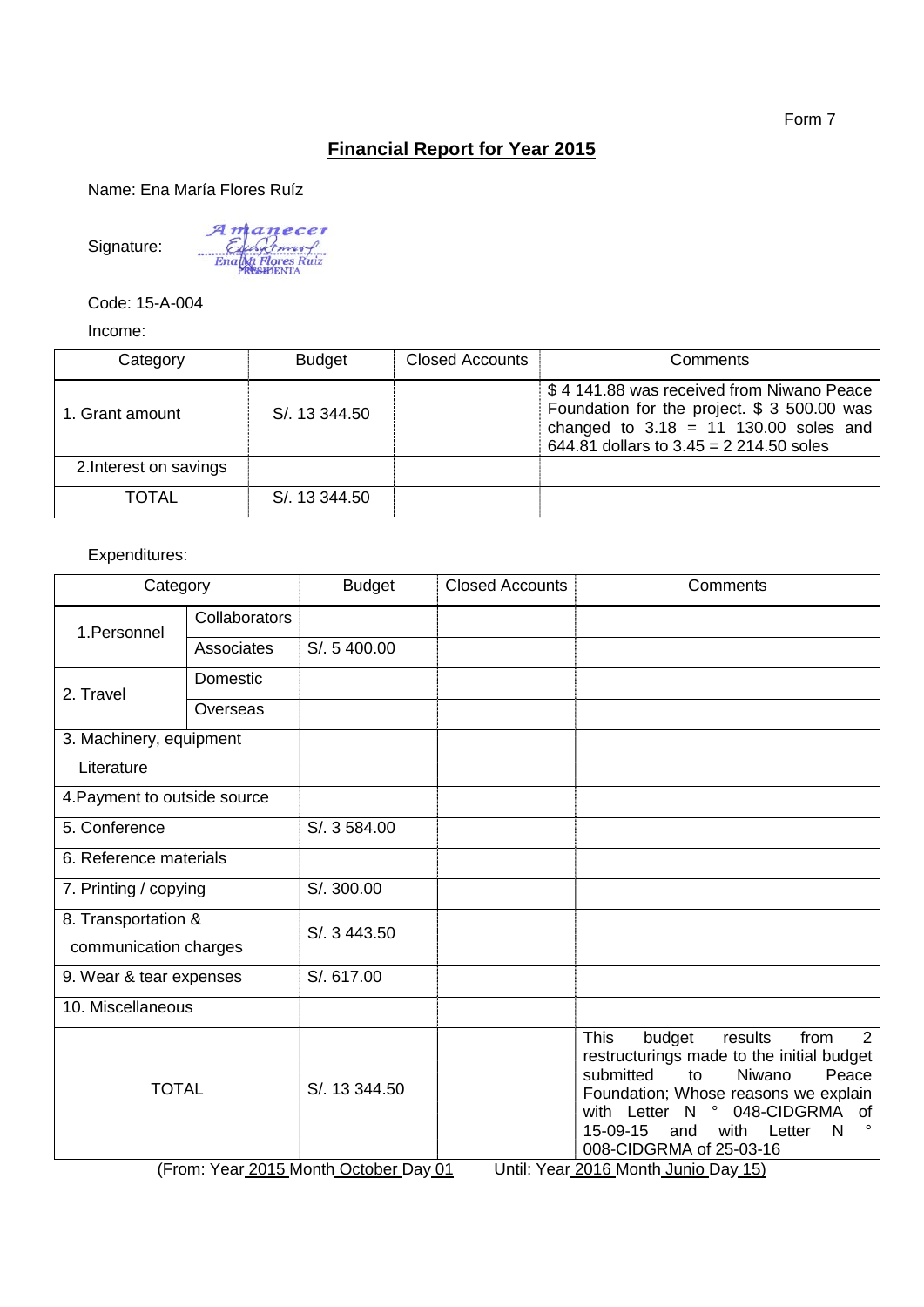## **Itemized Statement of Income and Expenditure**

| Date                                                                                               | Category                              | <b>Details</b>                                                                                                                                                                                                                                                      | Income  | Expenditure                                               | <b>Balance</b> |
|----------------------------------------------------------------------------------------------------|---------------------------------------|---------------------------------------------------------------------------------------------------------------------------------------------------------------------------------------------------------------------------------------------------------------------|---------|-----------------------------------------------------------|----------------|
| $15 - 10 - 15$<br>18-11-15<br>05-05-16<br>08-06-16                                                 | 1.<br>Personnel-<br><b>Associates</b> | Application of surveys and social files<br>Application of surveys and social files<br>Application of social files<br>Application of social files                                                                                                                    | 4500.00 | 1350.00<br>1350.00<br>1350.00<br>1350.00                  | 0.00           |
| $30 - 10 - 15$                                                                                     | 5.<br><b>Conference</b>               | Refreshment payment for parents of<br>School N ° 80829 "José Olaya", in<br>Workshop: "Family and school allies<br>for the development of children"                                                                                                                  | 3584.00 | 40.00                                                     |                |
| $31 - 11 - 15$                                                                                     |                                       | Payment of 128 snacks of S / 5.00<br>Soles each and 128 lunches of S /.<br>8.00 Soles each, for 3 volunteers<br>participating in the Project; From the<br>1st of October to the 31st of<br>November 2015.                                                           |         | 1664.00                                                   |                |
| $31 - 05 - 16$                                                                                     |                                       | Payment of 104 snacks to S / 5.00<br>Soles each and 104 lunches of<br>S / 8.00 Soles each, for 2 volunteers<br>participating in the Project; From 01<br>April to 31 May 2016.                                                                                       |         | 1352.00                                                   |                |
| 15-06-16                                                                                           |                                       | Pago de 105 refrigerios a S/. 5.00<br>Soles cada uno, para<br>Docentes<br>Tutores de 5 Colegios del Distrito de<br>La Esperanza, en reuniones<br>de<br>información<br>de<br>resultados<br>de<br>Diagnóstico sobre Violencia Escolar;<br>del 01 al 15 de Junio 2016. |         | 525.00                                                    | 3.00           |
| $19 - 11 - 15$<br>19-11-15<br>03-03-16<br>$21 - 03 - 16$<br>23-03-16<br>$01 - 04 - 16$<br>26-05-16 | 7. Printing /<br>copying              | <b>Photocopying Service</b><br><b>Photocopying Service</b><br><b>Photocopying Service</b><br><b>Photocopying Service</b><br><b>Photocopying Service</b><br><b>Photocopying Service</b><br><b>Photocopying Service</b>                                               | 300.00  | 7.10<br>3.20<br>33.90<br>9.50<br>105.00<br>5.00<br>136.30 | 0.00           |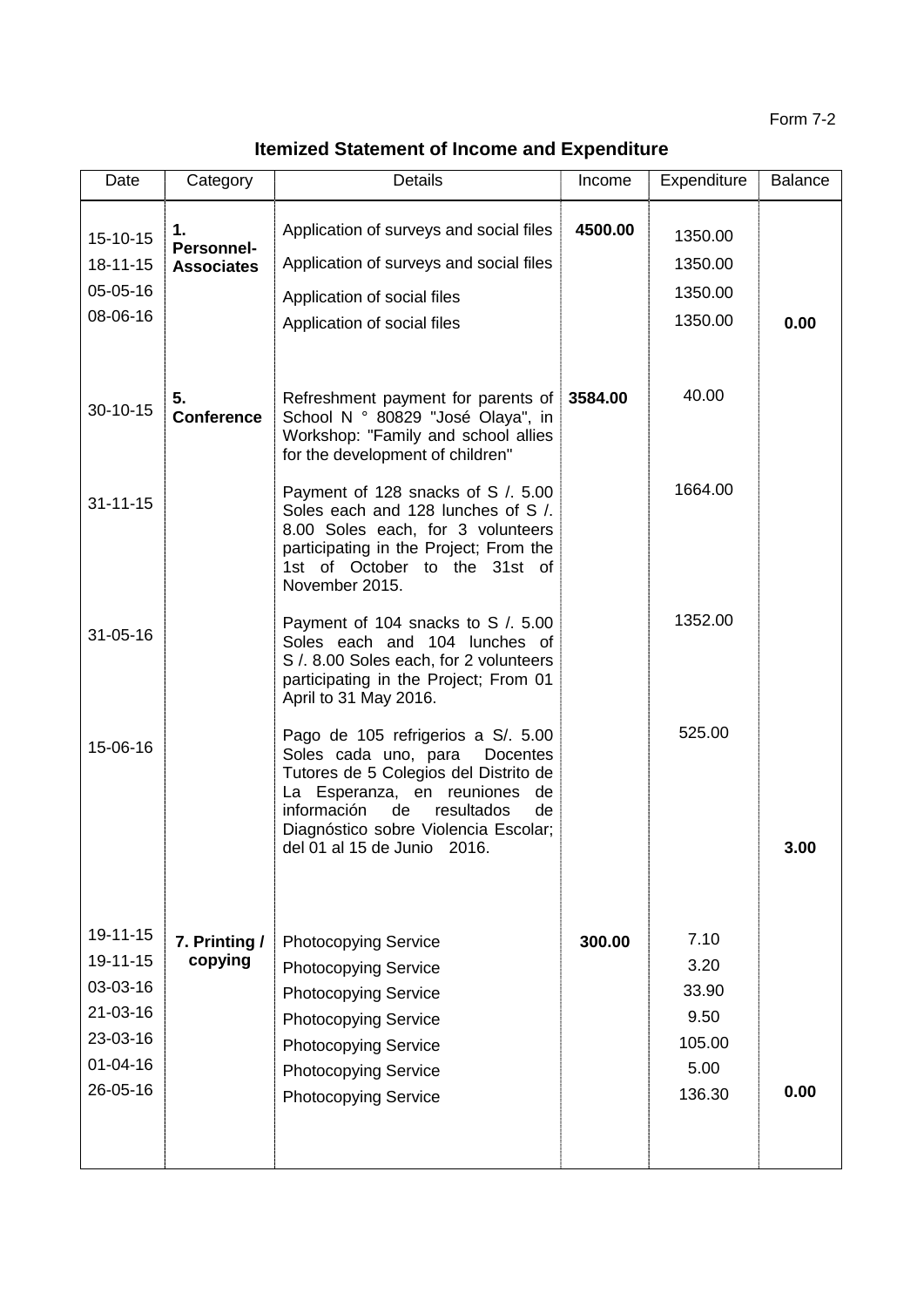Form 7-3

**Itemized Statement of Income and Expenditure**

| Date                 | Category           | <b>Details</b>                                                     | Income  | Expenditure    | <b>Balance</b> |
|----------------------|--------------------|--------------------------------------------------------------------|---------|----------------|----------------|
|                      |                    |                                                                    |         |                |                |
| 06-10-15             | 8.                 | Buy 02 Phone Cards Movistar 147                                    | 3443.50 | 20.00          |                |
| 12-10-15             | <b>Transportat</b> | Buy 02 Phone Cards Movistar 147                                    |         | 20.00          |                |
| 15-10-15             | ion &              | Buy 02 Phone Cards Movistar 147                                    |         | 20.00          |                |
| 21-10-15             | communica          | Buy 01 Phone Cards Movistar 147                                    |         | 10.00          |                |
| 23-10-15             | tion               | Buy 02 Phone Cards Movistar 147                                    |         | 20.00          |                |
| 26-10-15             | charges            | Buy 01 Phone Cards Movistar 147                                    |         | 10.00          |                |
| $10 - 11 - 15$       |                    | Buy 01 Phone Cards Movistar 147                                    |         | 10.00          |                |
| 22-12-15             |                    | Buy 02 Phone Cards Movistar 147                                    |         | 20.00          |                |
| 26-01-16             |                    | Buy 01 Phone Cards Movistar 147                                    |         | 10.00<br>20.00 |                |
| 29-01-16<br>04-02-16 |                    | Buy 02 Phone Cards Movistar 147<br>Buy 01 Phone Cards Movistar 147 |         | 10.00          |                |
| 05-02-16             |                    | Buy 01 Phone Cards Movistar 147                                    |         | 8.00           |                |
|                      |                    | de S/. 3.00 and 01 Phone Cards 147                                 |         |                |                |
|                      |                    | de S/. 5.00                                                        |         |                |                |
| 08-02-16             |                    | Buy 01 Phone Cards Movistar 147                                    |         | 10.00          |                |
| 09-02-16             |                    | Buy 02 Phone Cards Movistar 147                                    |         | 20.00          |                |
| 23-02-16             |                    | Buy 03 Phone Cards Movistar 147                                    |         | 30.00          |                |
| 14-03-16             |                    | Payment of mobile phone RPM,                                       |         | 134.95         |                |
|                      |                    | corresponding to the month<br>of                                   |         |                |                |
|                      |                    | February 2016.                                                     |         |                |                |
| 15-03-16             |                    | Buy 02 Phone Cards Movistar 147                                    |         | 20.00          |                |
| 04-04-16             |                    | Buy 01 Phone Cards Movistar 147                                    |         | 10.00          |                |
| 07-04-16             |                    | Buy 02 Phone Cards Movistar 147                                    |         | 20.00          |                |
| 07-04-16             |                    | Buy 02 Phone Cards Movistar 147                                    |         | 20.00          |                |
| 13-04-16             |                    | Payment of mobile phone RPM,                                       |         | 158.80         |                |
|                      |                    | corresponding to the month of March<br>2016.                       |         |                |                |
|                      |                    | Buy 03 Phone Cards Movistar 147                                    |         | 30.00          |                |
| 20-04-16             |                    | Buy 01 Phone Cards Movistar 147                                    |         | 10.00          |                |
| 28-04-16             |                    | Buy 02 Phone Cards Movistar 147                                    |         | 20.00          |                |
| 05-05-16             |                    | Payment of mobile phone RPM,                                       |         | 159.80         |                |
| 10-05-16             |                    | corresponding to the month of April                                |         |                |                |
|                      |                    | 2016.Buy 02 Phone Cards Movistar                                   |         |                |                |
|                      |                    | 147                                                                |         | 20.00          |                |
| 11-05-16             |                    | Buy 01 Phone Cards Movistar 147                                    |         | 10.00          |                |
| 19-05-16             |                    | Buy 02 Phone Cards Movistar 147                                    |         | 20.00          |                |
| $21 - 05 - 16$       |                    | Buy 02 Phone Cards Movistar 147                                    |         | 20.00          |                |
| 24-05-16             |                    | Buy 02 Phone Cards Movistar 147                                    |         | 20.00          |                |
| 24-05-16             |                    | Payment of mobile phone RPM,                                       |         | 158.80         |                |
| 08-06-16             |                    | corresponding to the month of May                                  |         |                |                |
|                      |                    | 2016.                                                              |         |                |                |
|                      |                    | Buy 02 Phone Cards Movistar 147                                    |         | 20.00          |                |
| 10-06-16             |                    |                                                                    |         |                |                |
|                      |                    | Local Mobility, with public transport                              |         | 1916.00        |                |
| 15-06-16             |                    | service from Trujillo to the district of                           |         |                |                |
|                      |                    | La Esperanza and service of Moto                                   |         |                |                |
|                      |                    | Taxis rented by the hour, to carry out                             |         |                |                |
|                      |                    | home visits applying social files in                               |         |                |                |
|                      |                    | interviews to students and parents;                                |         |                |                |
|                      |                    | To attend cases of students from 5                                 |         |                |                |
|                      |                    | public schools, with problems and                                  |         |                |                |